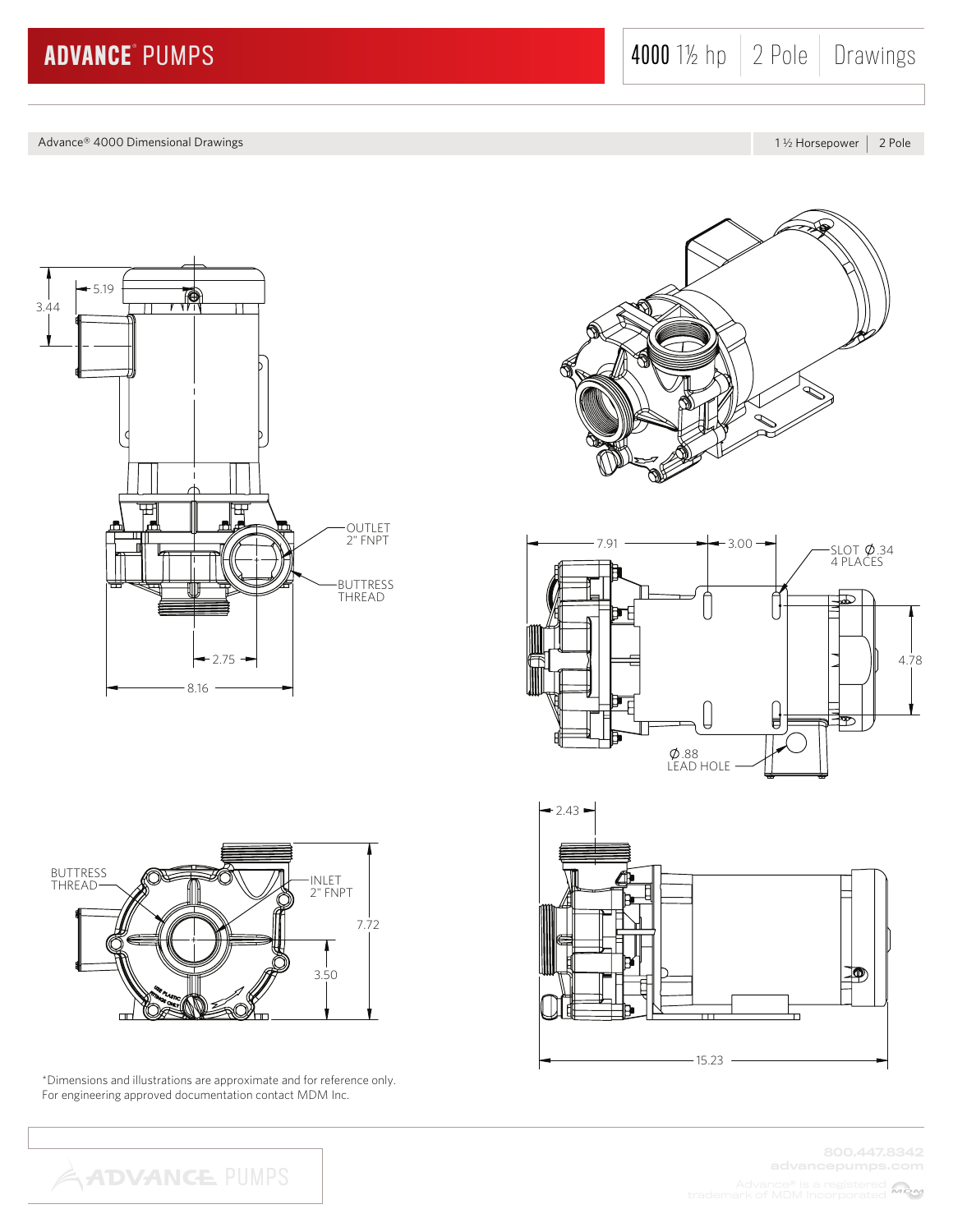Advance® 4000 Dimensional Drawings

2 Horsepower | 2 Pole





\*Dimensions and illustrations are approximate and for reference only. For engineering approved documentation contact MDM Inc.





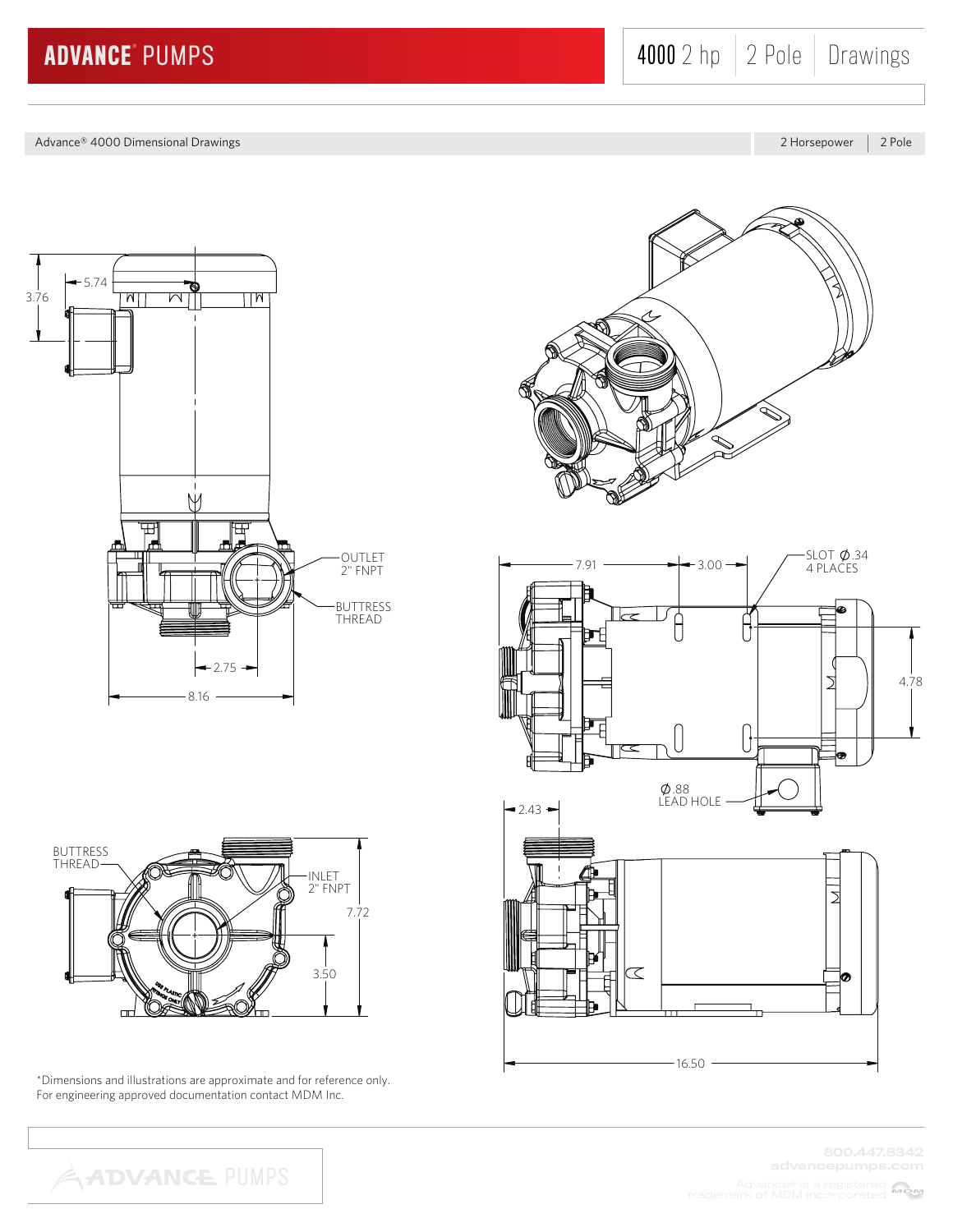4000 3 hp 2 Pole Drawings

Advance® 4000 Dimensional Drawings

3 Horsepower | 2 Pole





\*Dimensions and illustrations are approximate and for reference only. For engineering approved documentation contact MDM Inc.

**ADVANCE PUMPS** 

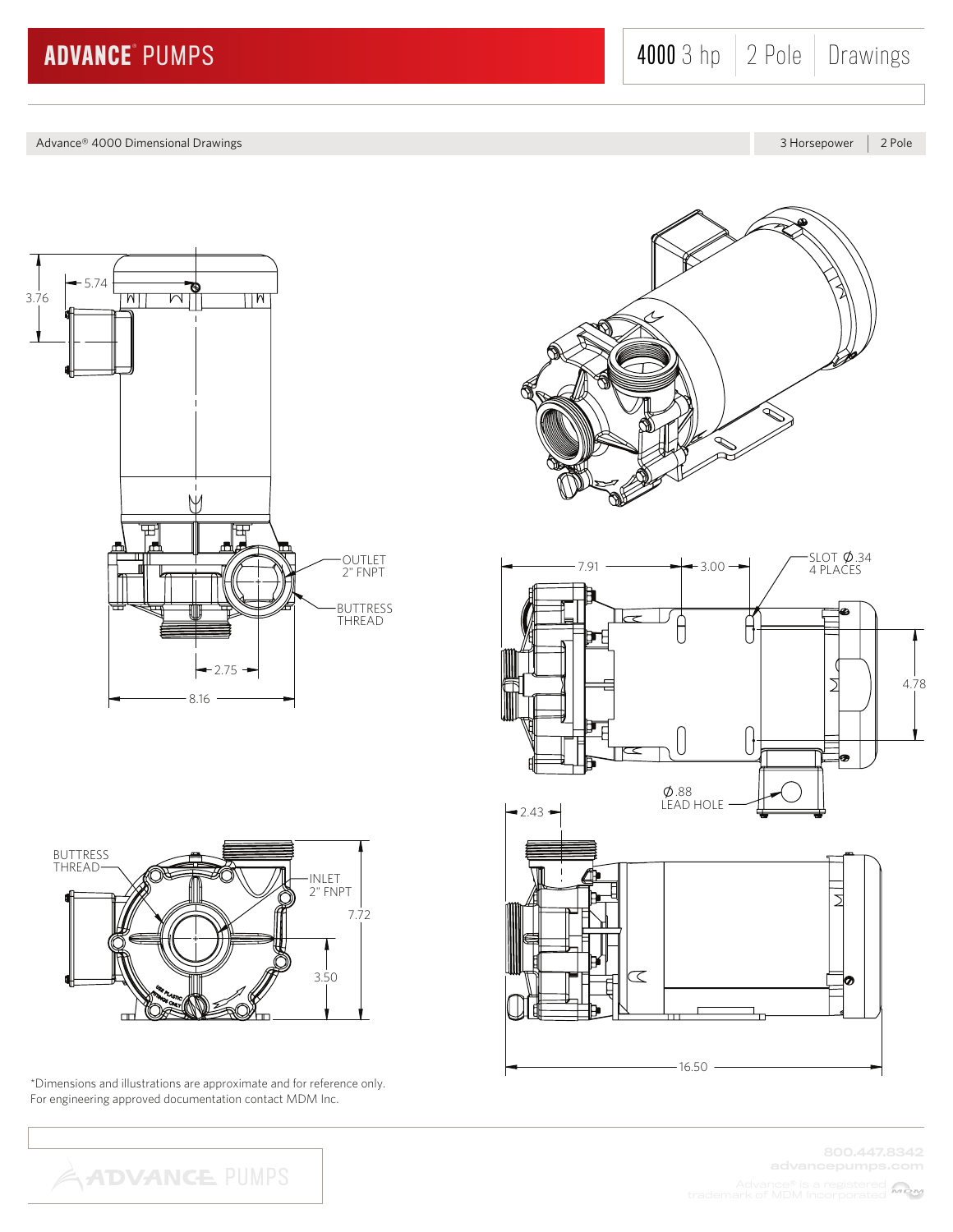4000 5 hp 2 Pole Drawings

Advance® 4000 Dimensional Drawings

5 Horsepower | 2 Pole





\*Dimensions and illustrations are approximate and for reference only. For engineering approved documentation contact MDM Inc.

4.50

INLET 2" FNPT

8.72



BUTTRESS THREAD